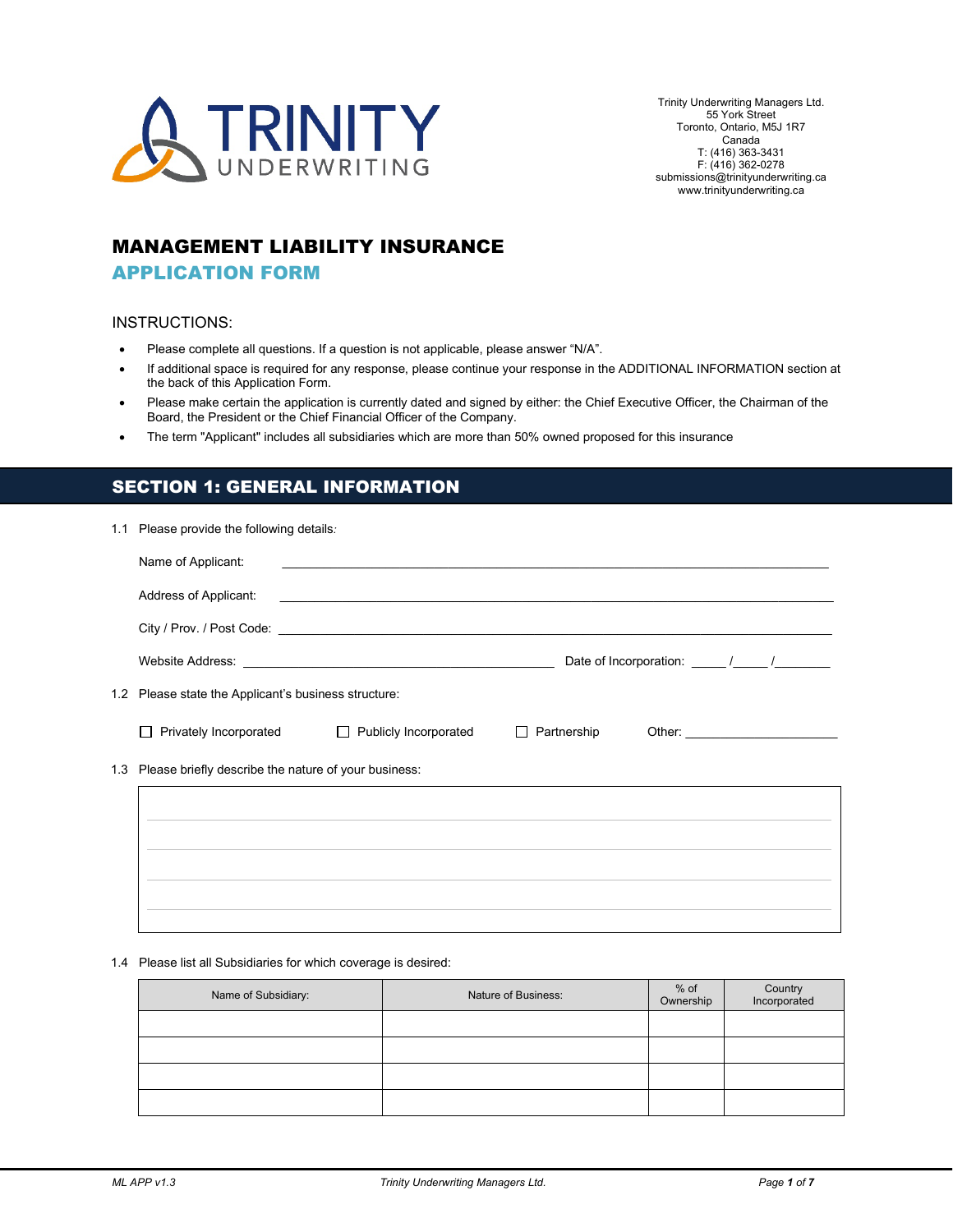#### 1.5 Please list number of employees and locations for each:

| Territory:           | Full Time Employees: | Part Time Employees: | Independent Contractors: | Number of Locations |
|----------------------|----------------------|----------------------|--------------------------|---------------------|
| Canada               |                      |                      |                          |                     |
| <b>United States</b> |                      |                      |                          |                     |
| Rest of the World    |                      |                      |                          |                     |

If any employees located in the United States, please list all locations by State:

| Locations | Number of US Full Time/ Part Time Employees and/ or Independent Contractors |
|-----------|-----------------------------------------------------------------------------|
|           |                                                                             |
|           |                                                                             |
|           |                                                                             |

1.6 Has the Applicant in the past three (3) years:

| a) | any mergers, acquisitions, consolidations or divestiture involving the company?   | $\Box$ Yes $\Box$ No |
|----|-----------------------------------------------------------------------------------|----------------------|
| b) | any private placement or other offering securities?                               | $\Box$ Yes $\Box$ No |
| C) | any bankruptcy proceeding, reorganization or any other arrangement with creditors |                      |
|    | under federal, provincial, or state law?                                          | □ Yes □ No           |

If "Yes", please provide complete details in the ADDITIONAL INFORMATION section at the end of this application form.

# SECTION 2: FINANCIAL INFORMATION

2.1 Please provide the following information including all subsidiaries:

| <b>Based on Financial Statements:</b> | Most Recent Fiscal Year End: |  |
|---------------------------------------|------------------------------|--|
| <b>Current Assets</b>                 | \$                           |  |
| <b>Total Assets</b>                   | S                            |  |
| <b>Current Liabilities</b>            | \$                           |  |
| Long Term Debt                        | \$                           |  |
| <b>Total Revenues</b>                 | \$                           |  |
| $\Box$ Net Income or $\Box$ Net Loss  | S                            |  |

- 2.2 Has the Applicant changed auditors in the past five (5) year?  $\Box$  Yes  $\Box$  Yes  $\Box$  No
- 2.3 Is the Applicant currently, or has it been in the past 24 months, been in violation of or has it amended any debt covenant or loan agreement?  $\square$  Yes  $\square$  No
- 2.4 Is the Applicant currently in arrears in its payments to the Canada Revenue Agency or the provincial ministries of revenue? (including source deductions, GST and PST)  $\Box$  Yes  $\Box$  No

If you answered "Yes" to any of the above questions, or have any additional comments please provide complete details in the ADDITIONAL INFORMATION section at the end of this application form.

| <b>SECTION 3: DIRECTORS &amp; OFFICERS INFORMATION</b> |
|--------------------------------------------------------|
|--------------------------------------------------------|

| 3.1 On what exchange is stock publicly traded, if any:<br>The stock symbol: The stock symbol: |
|-----------------------------------------------------------------------------------------------|
| 3.2 Please state the total number of common shares outstanding:                               |
| 3.3 Please state the total number of common shareholders:                                     |
| 3.4 Please state the % of shares held by Directors and Officers:<br>$\%$                      |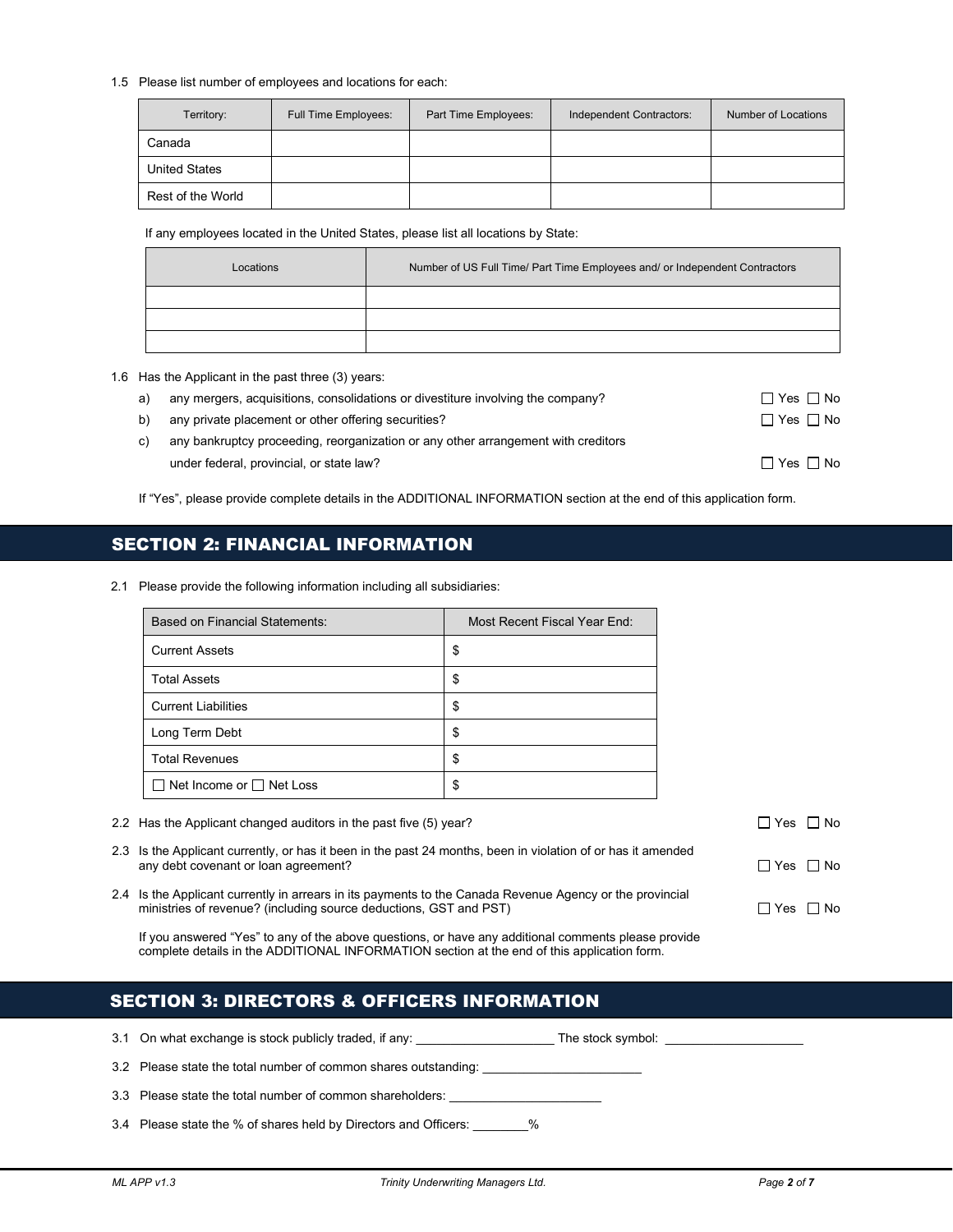#### 3.5 Does any shareholder of the Applicant own 10 percent (10%) or more of the voting shares directly or beneficially?  $\blacksquare$  Yes  $\square$  No

#### If "Yes", please complete the table below

| Name of Shareholder | $%$ of<br>ownership | Represented on the<br>Board: |
|---------------------|---------------------|------------------------------|
|                     |                     | $\Box$ Yes $\Box$ No         |
|                     |                     | $\Box$ Yes $\Box$ No         |
|                     |                     | $\Box$ Yes $\Box$ No         |
|                     |                     | $\Box$ Yes $\Box$ No         |

#### 3.6 Does the Company have:

|     | a) | an audit Committee?                                                                 | $\Box$ Yes $\Box$ No |           |
|-----|----|-------------------------------------------------------------------------------------|----------------------|-----------|
|     | b) | an Investment Committee?                                                            | $\Box$ Yes $\Box$ No |           |
|     | C) | a Compensation Committee?                                                           | $\Box$ Yes $\Box$ No |           |
|     | d) | a Corporate Governance Committee?                                                   | $\Box$ Yes $\Box$ No |           |
|     | e) | an ESG Committee?                                                                   | $\Box$ Yes $\Box$ No |           |
| 3.7 |    | Does the Company have any written policies and procedures addressing the following: |                      |           |
|     | a) | <b>Regulatory Compliance?</b>                                                       | $\Box$ Yes $\Box$ No |           |
|     | b) | Insider Trading?                                                                    | $\Box$ Yes $\Box$ No |           |
|     | C) | Corporate Communication and Public Disclosure?                                      | $\Box$ Yes $\Box$ No |           |
|     | d) | Periodic Reporting?                                                                 | ∏ Yes                | $\Box$ No |
|     |    |                                                                                     |                      |           |

#### 3.8 From whom does the board obtain legal advice relating to securities law?

| In Canada? |  |  |
|------------|--|--|
| In USA?    |  |  |

3.9 If you answered "Yes" to any of the questions below, or have any additional comments, please provide complete details in the ADDITIONAL INFORMATION section at the end of this application form.

| a) | Has the Company ever been de-listed/ suspended from any stock exchange?                          | $\Box$ Yes $\Box$ No |  |
|----|--------------------------------------------------------------------------------------------------|----------------------|--|
| b) | Does the Company have any other securities which are convertible to common stock?                | $\Box$ Yes $\Box$ No |  |
| c) | Has there been any change in directors and officers or senior management in the past year?       | $\Box$ Yes $\Box$ No |  |
|    | d) Are there currently outstanding loans to any director or officer?                             | $\Box$ Yes $\Box$ No |  |
| e) | Has the Company filed a prospectus with any securities commission in the past 18 months?         | $\Box$ Yes $\Box$ No |  |
| f) | Are there currently outstanding loans to any director or officer?                                | $\Box$ Yes $\Box$ No |  |
| q) | Does the Company plan to announce any public or private offering of securities in the next year? | $\Box$ Yes $\Box$ No |  |
|    |                                                                                                  |                      |  |

|  | h) Has the Company been involved in, or does it expect to become involved in any of the following? |  |
|--|----------------------------------------------------------------------------------------------------|--|
|  |                                                                                                    |  |
|  |                                                                                                    |  |
|  |                                                                                                    |  |

|              | Last 12 Months       | Currently            | Next 12 Months       |
|--------------|----------------------|----------------------|----------------------|
| Acquisitions | □ Yes □ No           | $\Box$ Yes $\Box$ No | $\Box$ Yes $\Box$ No |
| Merger       | $\Box$ Yes $\Box$ No | $\Box$ Yes $\Box$ No | $\Box$ Yes $\Box$ No |
| Tender Offer | ∩Yes ∩No             | $\Box$ Yes $\Box$ No | $\Box$ Yes $\Box$ No |
| Divestiture  | ∏Yes ∏No             | □ Yes □ No           | $\Box$ Yes $\Box$ No |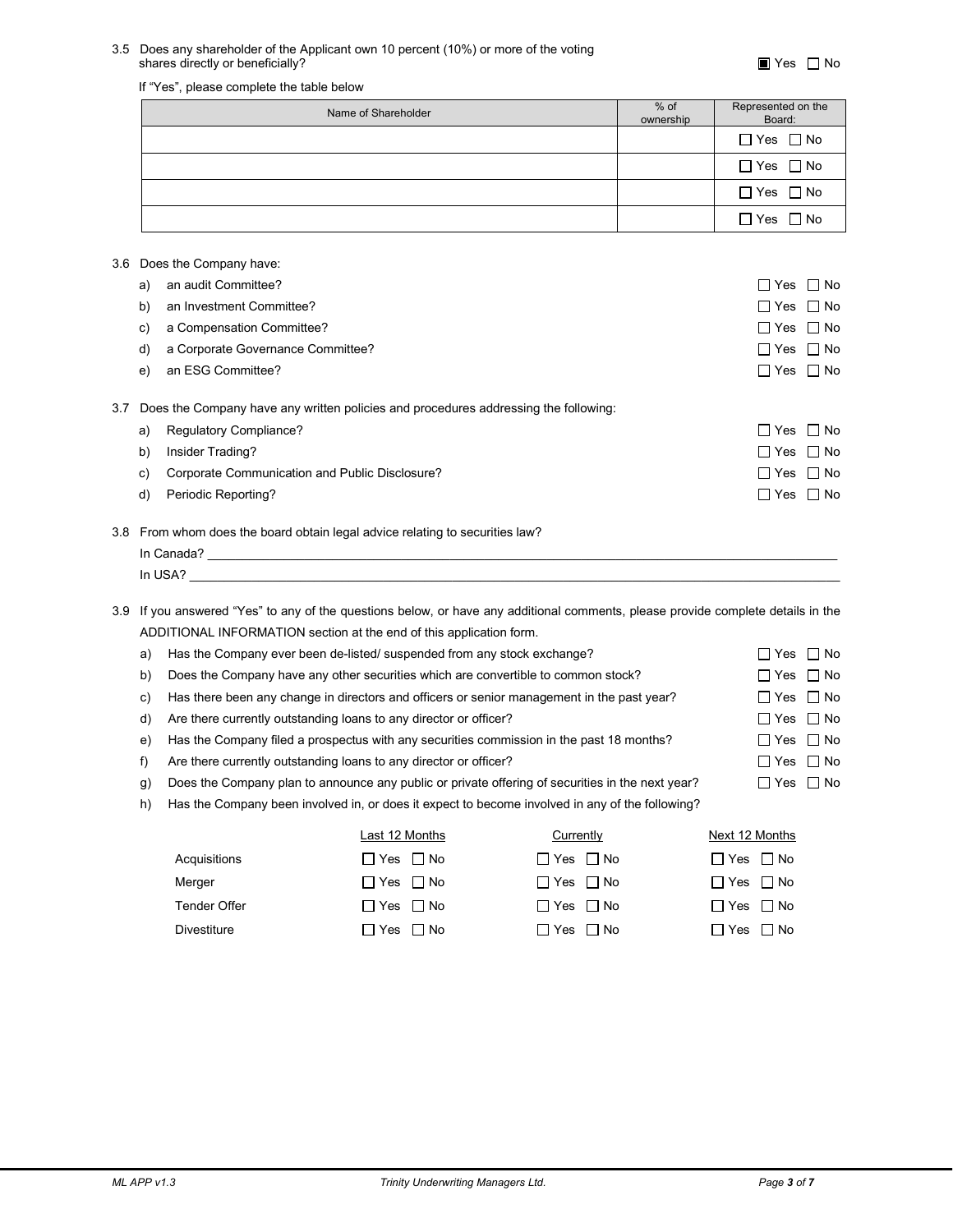## SECTION 4: EMPLOYMENT PRACTICES INFORMATION

*Only complete this section if the Applicant requires employment practices liability coverage*

4.1 For the past three (3) years, please provide the turnover figures of all employees (all locations)

|    |                                    | Year:                                                                                                      | Year:                                                                                                                                                                                                                                                                                                        | Year:                                                                                                                                                                                                                                                                                                                                                                                                                                                                                                                                                                                                                                                                                                                        |
|----|------------------------------------|------------------------------------------------------------------------------------------------------------|--------------------------------------------------------------------------------------------------------------------------------------------------------------------------------------------------------------------------------------------------------------------------------------------------------------|------------------------------------------------------------------------------------------------------------------------------------------------------------------------------------------------------------------------------------------------------------------------------------------------------------------------------------------------------------------------------------------------------------------------------------------------------------------------------------------------------------------------------------------------------------------------------------------------------------------------------------------------------------------------------------------------------------------------------|
|    |                                    |                                                                                                            |                                                                                                                                                                                                                                                                                                              |                                                                                                                                                                                                                                                                                                                                                                                                                                                                                                                                                                                                                                                                                                                              |
|    |                                    |                                                                                                            |                                                                                                                                                                                                                                                                                                              |                                                                                                                                                                                                                                                                                                                                                                                                                                                                                                                                                                                                                                                                                                                              |
|    |                                    |                                                                                                            |                                                                                                                                                                                                                                                                                                              |                                                                                                                                                                                                                                                                                                                                                                                                                                                                                                                                                                                                                                                                                                                              |
|    |                                    |                                                                                                            |                                                                                                                                                                                                                                                                                                              | $\Box$ No<br>$\Box$ Yes                                                                                                                                                                                                                                                                                                                                                                                                                                                                                                                                                                                                                                                                                                      |
|    |                                    |                                                                                                            |                                                                                                                                                                                                                                                                                                              |                                                                                                                                                                                                                                                                                                                                                                                                                                                                                                                                                                                                                                                                                                                              |
| a) | Discrimination?                    |                                                                                                            |                                                                                                                                                                                                                                                                                                              | $\Box$ No<br>$\Box$ Yes                                                                                                                                                                                                                                                                                                                                                                                                                                                                                                                                                                                                                                                                                                      |
| b) | Employee terminations?             |                                                                                                            |                                                                                                                                                                                                                                                                                                              | $\Box$ No<br>∏ Yes                                                                                                                                                                                                                                                                                                                                                                                                                                                                                                                                                                                                                                                                                                           |
| c) |                                    |                                                                                                            |                                                                                                                                                                                                                                                                                                              | $\Box$ No<br>∏ Yes                                                                                                                                                                                                                                                                                                                                                                                                                                                                                                                                                                                                                                                                                                           |
| d) | Employment evaluations?            |                                                                                                            |                                                                                                                                                                                                                                                                                                              | $\Box$ No<br>$\Box$ Yes                                                                                                                                                                                                                                                                                                                                                                                                                                                                                                                                                                                                                                                                                                      |
| e) | Accommodating the disabled?        |                                                                                                            |                                                                                                                                                                                                                                                                                                              | $\Box$ Yes<br>$\Box$ No                                                                                                                                                                                                                                                                                                                                                                                                                                                                                                                                                                                                                                                                                                      |
| f) | Employee grievances or complaints? |                                                                                                            |                                                                                                                                                                                                                                                                                                              | $\Box$ No<br>∏ Yes                                                                                                                                                                                                                                                                                                                                                                                                                                                                                                                                                                                                                                                                                                           |
| g) |                                    |                                                                                                            |                                                                                                                                                                                                                                                                                                              | $\Box$ No<br>$\Box$ Yes                                                                                                                                                                                                                                                                                                                                                                                                                                                                                                                                                                                                                                                                                                      |
| h) |                                    |                                                                                                            |                                                                                                                                                                                                                                                                                                              | ∏ Yes<br>$\Box$ No                                                                                                                                                                                                                                                                                                                                                                                                                                                                                                                                                                                                                                                                                                           |
|    |                                    |                                                                                                            |                                                                                                                                                                                                                                                                                                              | $\Box$ Yes $\Box$ No                                                                                                                                                                                                                                                                                                                                                                                                                                                                                                                                                                                                                                                                                                         |
|    |                                    |                                                                                                            |                                                                                                                                                                                                                                                                                                              | $\Box$ Yes<br>$\Box$ No                                                                                                                                                                                                                                                                                                                                                                                                                                                                                                                                                                                                                                                                                                      |
|    |                                    |                                                                                                            |                                                                                                                                                                                                                                                                                                              | l I Yes<br>l I No                                                                                                                                                                                                                                                                                                                                                                                                                                                                                                                                                                                                                                                                                                            |
|    | 4.4<br>4.6                         | <b>Voluntary Terminations</b><br><b>Involuntary Terminations</b><br>Layoffs<br>early retirements programs? | Does the Applicant have written procedures in place for the following:<br>Progressive discipline policies and procedures?<br>Sexual harassment and workplace harassment?<br>Use of Company electronic mail, voice mail and Internet access?<br>Does the Applicant use outside counsel for employment advice? | Does the Applicant have a full-time Human Resources manager or the equivalent?<br>Does the Applicant distribute the above-listed procedures to all employees?<br>Is the Applicant or any of its Subsidiaries currently undergoing or does the Applicant or any of its<br>Subsidiaries contemplate undergoing during the next twelve (12) months, any employee layoff or<br>$\mathbf{r}$ , $\mathbf{r}$ , $\mathbf{r}$ , $\mathbf{r}$ , $\mathbf{r}$ , $\mathbf{r}$ , $\mathbf{r}$ , $\mathbf{r}$ , $\mathbf{r}$ , $\mathbf{r}$ , $\mathbf{r}$ , $\mathbf{r}$ , $\mathbf{r}$ , $\mathbf{r}$ , $\mathbf{r}$ , $\mathbf{r}$ , $\mathbf{r}$ , $\mathbf{r}$ , $\mathbf{r}$ , $\mathbf{r}$ ,<br>$\sim$ $\sim$ $\sim$ $\sim$ $\sim$ |

If "Yes", please provide complete details in the ADDITIONAL INFORMATION section at the end of this application form

## SECTION 5: FIDUCIARY LIABILITY INFORMATION

*Only complete this section if the Applicant requires fiduciary liability coverage*

5.1 Please provide the name of the firm(s) providing the following services:

| <b>Plan Administrator</b> | Legal Counsel * | Actuary | <b>Investment Manager</b> |
|---------------------------|-----------------|---------|---------------------------|
|                           |                 |         |                           |

5.2 Please provide the following information for each Plan to be covered:

| <b>Full Plan Name</b>                                                                                                                                                                                   | Type of Plan * | No. of Participants  | <b>Plan Assets</b> | Plan Status**         |
|---------------------------------------------------------------------------------------------------------------------------------------------------------------------------------------------------------|----------------|----------------------|--------------------|-----------------------|
|                                                                                                                                                                                                         |                |                      |                    |                       |
|                                                                                                                                                                                                         |                |                      |                    |                       |
|                                                                                                                                                                                                         |                |                      |                    |                       |
|                                                                                                                                                                                                         |                |                      |                    |                       |
| $\star$<br>Welfare (W), Defined Benefit (DB), Defined Contribution (DC), ESOP (ESOP), Other (O)<br>$**$<br>Active (A), Merged (M), Sold (S), Terminated (T), Frozen (F)                                 |                |                      |                    |                       |
| 5.3 Has an actuary certified that the plans are adequately funded?                                                                                                                                      |                |                      |                    | $\Box$ Yes $\Box$ No  |
| 5.4 Do all of the plans conform to the standard eligibility, participation, vesting and other provisions of,<br>in Canada, the Pension Benefits Standards Act, 1985 and any similar provincial statute, |                |                      |                    |                       |
| or in the U.S., ERISA?                                                                                                                                                                                  |                | $\Box$ Yes $\Box$ No |                    |                       |
| 5.5 Does the Applicant have any outstanding delinguent contributions to any plans?                                                                                                                      |                |                      |                    | $\Box$ Yes $\Box$ No. |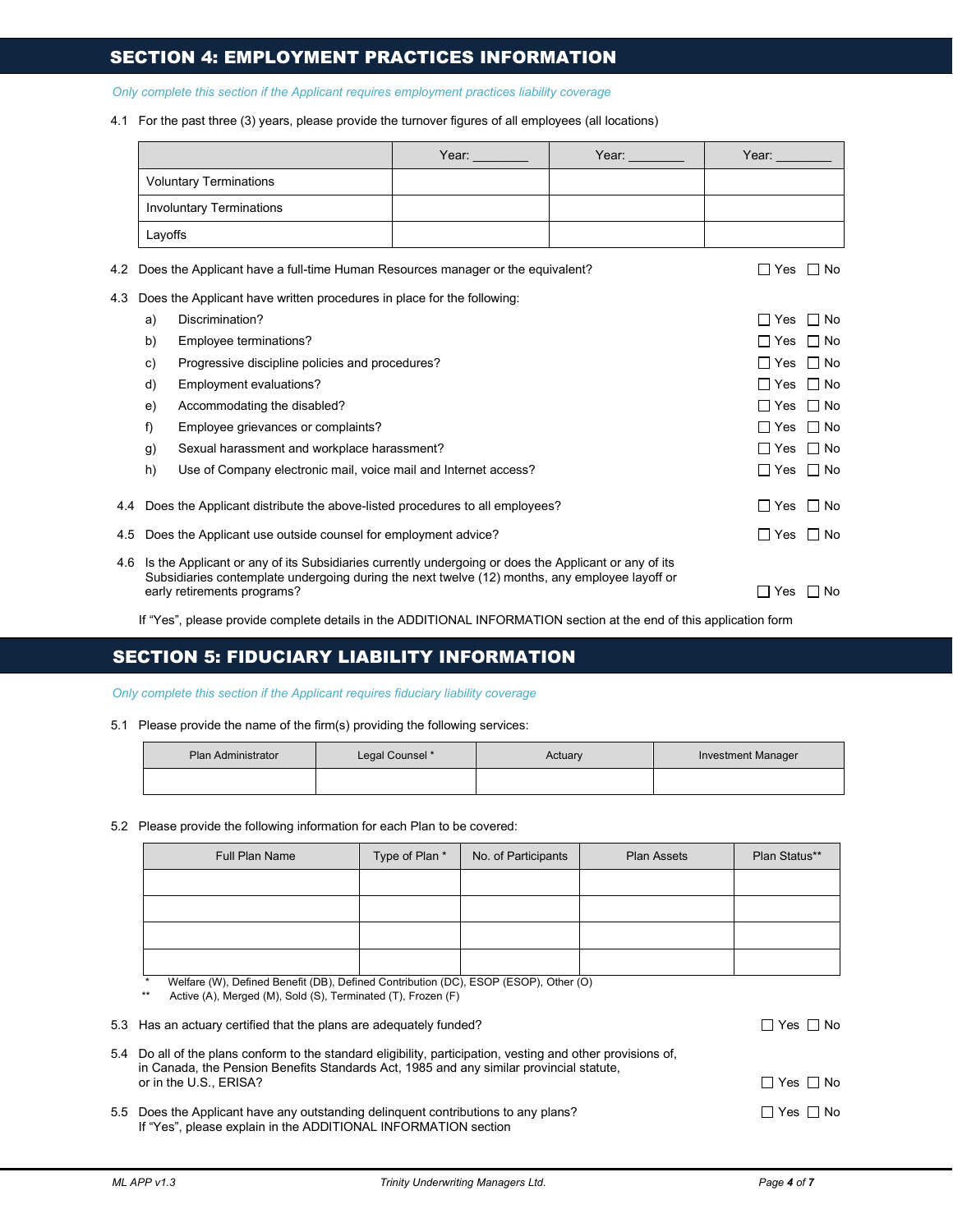$\Box$  Yes  $\Box$  No

If "Yes", please explain in the ADDITIONAL INFORMATION section.

## SECTION 6: CYBER AND PRIVACY

|     | Only complete this section if the Applicant requires cyber and privacy coverage                                                                                                                                                            |                            |
|-----|--------------------------------------------------------------------------------------------------------------------------------------------------------------------------------------------------------------------------------------------|----------------------------|
| 6.1 | Does the Applicant have procedures and protocols in place covering compliance with all<br>applicable privacy regulations?                                                                                                                  | $\Box$ Yes $\Box$ No       |
|     | 6.2 Does the Applicant have IT security procedures and protocols in place that govern the handling<br>and storage of sensitive information?                                                                                                | $\Box$ Yes $\Box$ No       |
|     | 6.3 Does the Applicant ensure that all sensitive personally identifiable data (including credit and debit<br>card information) is encrypted while standing and during transmission?                                                        | $\Box$ Yes $\Box$ No       |
|     | 6.4 Does the Applicant have anti-virus software installed and enabled on all desktops, laptops,<br>and servers (excluding database servers) and is it updated on a regular basis?                                                          | $\Box$ Yes $\Box$ No       |
|     | 6.5 Does the Applicant have firewalls installed on all external gateways?                                                                                                                                                                  | $\Box$ Yes $\Box$ No       |
|     | 6.6 Does the Applicant make regular back-ups (at minimum weekly) of all critical data and store<br>the same offsite or in a fire-proof safe or can the Applicant confirm that their outsourced<br>service provider meets this requirement? | $\square$ Yes $\square$ No |
|     | 6.7 If the Applicant accepts payment cards (debit or credit) as form of payment, is the Applicant<br>compliant with the Payment Card Industry (PCI) Data Security Standard?                                                                | $\Box$ Yes $\Box$ No       |
|     | If there are any additional comments with respect to the Applicant's IT security, please explain                                                                                                                                           |                            |

# SECTION 7: CRIME

*Only complete this section if the Applicant requires Crime coverage*

in the ADDITIONAL INFORMATION section at the end of this application form.

| 7.1 Is there an annual audit by an independent CA, CMA, CGA, public accountant or equivalent? | $\Box$ Yes $\Box$ No |
|-----------------------------------------------------------------------------------------------|----------------------|
| 7.2 Is there an Auditors letter to management on internal controls?                           | $\Box$ Yes $\Box$ No |
| If so, please provide a copy of the latest letter                                             |                      |
| 7.3 Is there an internal audit by an Internal Audit Department?                               | $\Box$ Yes $\Box$ No |
| $\Box$ Weekly $\Box$ Monthly<br>7.4 How often are bank accounts reconciled?                   |                      |
| 7.5 Are bank accounts reconciled by someone not authorized to deposit or withdraw therefrom?  | $\Box$ Yes $\Box$ No |
| 7.6 Is countersignature of cheques required at all locations?                                 | $□$ Yes $□$ No       |

If not, please provide details of security measures taken to prevent unauthorised issuance of cheques

7.8 Are the finance and accounts department employees required to take two weeks consecutive weeks vacation each year?  $\Box$  Yes  $\Box$  No

7.7 Are background checks performed on all prospective employees?<br>  $\Box$  Yes  $\Box$  No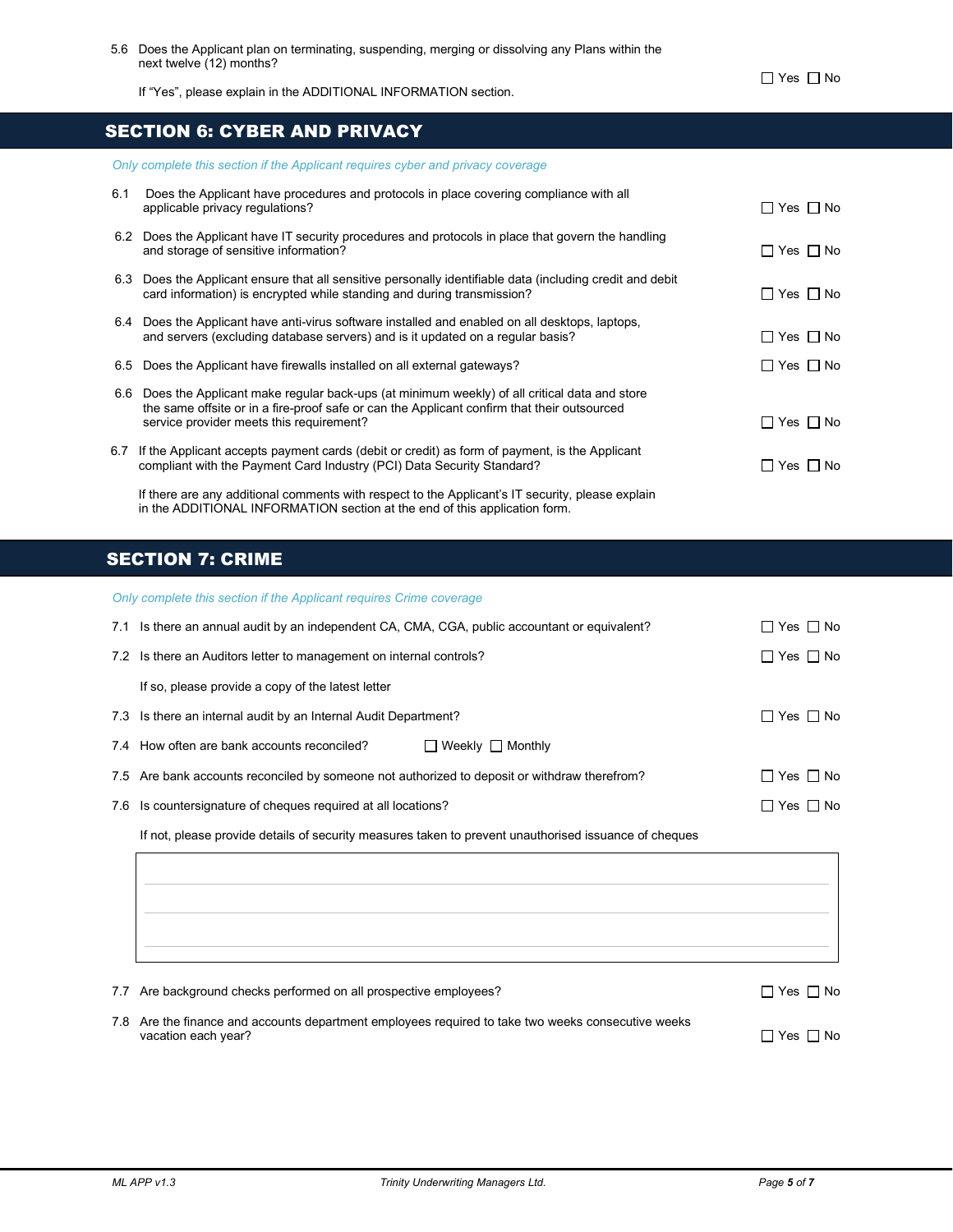### SECTION 8: INSURANCE COVERAGE REQUIREMENTS

8.1 Please provide details of the Applicant's current insurance coverage or the cover the Applicant requires if this is the first time applying for this coverage:

| Coverage                               | Limit: | Retention: | Prior & Pending Date: | Premium: |
|----------------------------------------|--------|------------|-----------------------|----------|
| Directors and Officers Liability:      |        |            |                       |          |
| <b>Employment Practices Liability:</b> |        |            |                       |          |
| Fiduciary Liability:                   |        |            |                       |          |
| Cyber and Privacy:                     |        |            |                       |          |
| Crime:                                 |        |            |                       |          |

8.2 What date would the Applicant like to incept coverage?

### SECTION 9: CLAIMS INFORMATION

Regarding all types of insurance to which this application form relates:

- a) Is the Applicant aware of any loss or damage, whether insured or not, that has occurred to any of the companies to be insured (or to any existing or previous business of the partners or directors of any of the companies to be insured) within the last five (5) years, or
- b) Is the Applicant aware of any circumstances which may give rise to a claim against any of the companies to be insured or any partners or directors thereof, or
- c) Have any claims or cease and desist orders been made against any of the companies to be insured, or partners or directors thereof, or
- d) Have any partners or directors of the companies to be insured been found guilty of any criminal, dishonest or fraudulent activity or been investigated by any regulatory body?

With reference to questions a, b and c above:  $\Box$  Yes  $\Box$  No

If the answer to the above is Yes, then please attach full details including an explanation of the background of events, the maximum amount involved/claimed, the status of the claim(s) or circumstance(s) and any reserve(s) or payment(s) made by the Applicant and/or by Insurers, and the dates of all developments and payments.

### SECTION 10: DECLARATION

- I declare that after full enquiry the information provided in this application form is true and complete that I have not misstated or suppressed any material fact.
- I agree that this Application Form, together with any other material information supplied by me shall form the basis this contract of insurance.
- I undertake to inform Underwriters of any material alteration to these facts occurring before the inception of the policy.

| Full Name: |
|------------|
|            |
| Date:      |
|            |